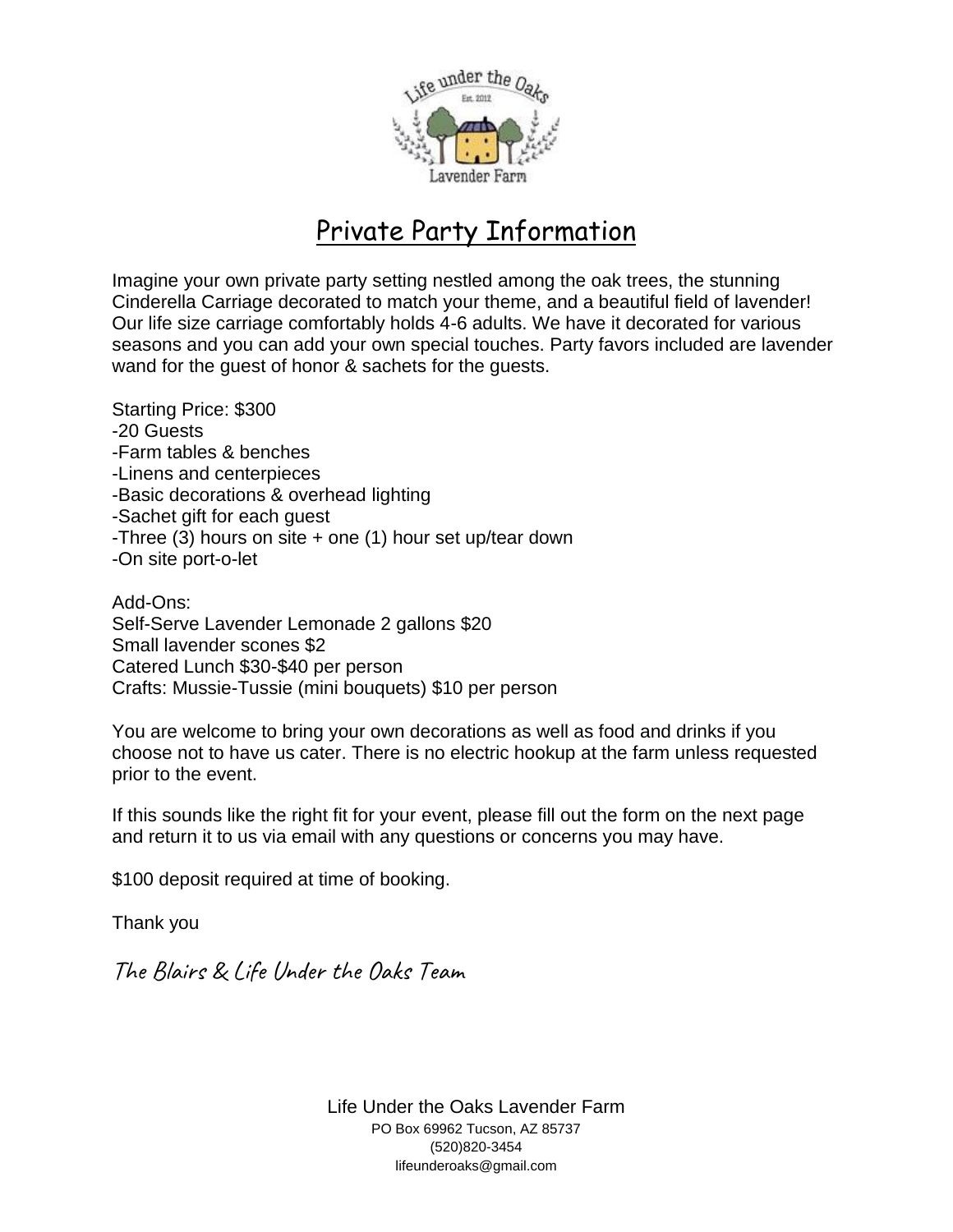

## Request Form

Date & Time Requested: Event Type:

 $\#$  Of Guests (20 max):

- $\Box$  Request Electric Hook up
- $\Box$  Request Pop-Up Shop open

### Starting Price **\$300**

### Add-Ons:

- Self-Serve Lavender Lemonade 2 gallons **\$20**
- $\Box$  Small lavender scones  $$2 X \_\_\_\_\_\_\_\$  = \$
- □ Catered Buffet Lunch: Sandwiches, salads, & desert TBD  $$40 \text{ X} = $$
- □ Individual Basket Lunches (choose one side per basket): \_\_\_\_\_\_ x Lavender Chicken Salad Sandwich \_\_\_\_\_\_ w/ Fruit Salad \_\_\_\_\_\_ w/ Lavender Potato Salad x Vegetarian Sandwich \_\_\_\_\_\_ w/ Fruit Salad \_\_\_\_\_\_ w/ Lavender Potato Salad x Turkey & Lavender Herbed Boursin Cheese Wrap
	- \_\_\_\_\_\_ w/ Fruit Salad \_\_\_\_\_\_ w/ Lavender Potato Salad

**baskets x \$30 = \$\_\_\_\_\_\_** 

Total: \$\_\_\_\_\_\_

Contact Information:

Contact Person: \_\_\_\_\_\_\_\_\_\_\_\_\_\_\_\_\_\_\_\_\_\_\_\_\_\_\_\_\_\_\_\_\_\_\_\_\_\_\_\_\_\_\_\_\_\_\_\_\_\_\_\_\_\_\_\_

Mailing Address: \_\_\_\_\_\_\_\_\_\_\_\_\_\_\_\_\_\_\_\_\_\_\_\_\_\_\_\_\_\_\_\_\_\_\_\_\_\_\_\_\_\_\_\_\_\_\_\_\_\_\_\_\_\_\_

Phone Number: \_\_\_\_\_\_\_\_\_\_\_\_\_\_\_\_\_\_\_\_ Email: \_\_\_\_\_\_\_\_\_\_\_\_\_\_\_\_\_\_\_\_\_\_\_\_\_\_\_\_\_

Questions or Concerns:

Life Under the Oaks Lavender Farm PO Box 69962 Tucson, AZ 85737 (520)820-3454 lifeunderoaks@gmail.com